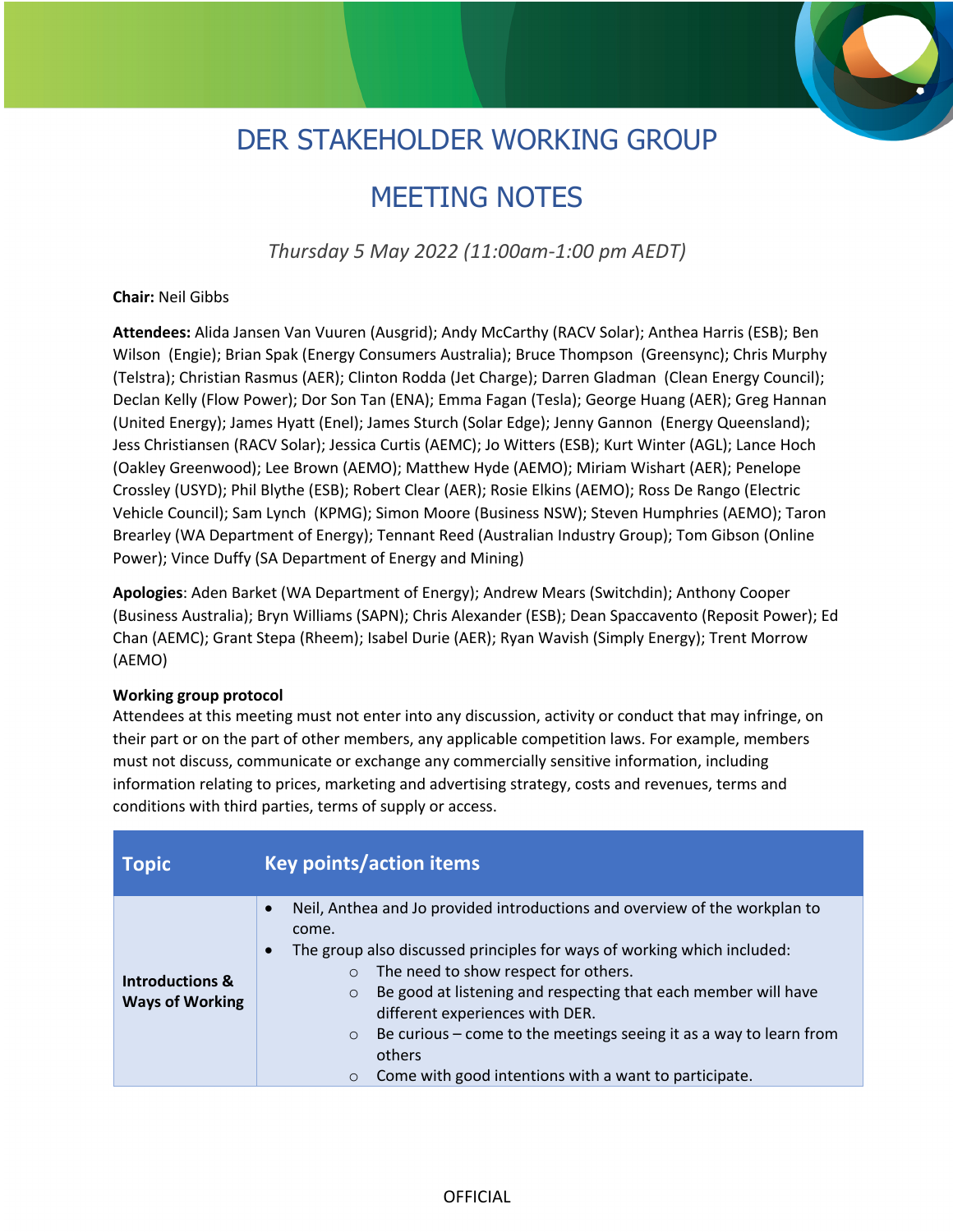|                                                             | Noted that with such a diverse set of skillsets it may be complicated<br>$\circ$<br>at times to 'make it work'. Hence, will hinge on respecting Chatham<br>House rule and completing conversations within the forum.<br>Foster unconstrained thinking - balancing theory and practicality.<br>$\circ$<br>Ensure we recap on what's been discussed and keep structured to<br>$\circ$<br>set agenda items i.e. might be worthwhile to capture before starting<br>what won't be discussed.<br>Check our egos and not be precious. If distracting from the topic be<br>$\circ$<br>prepared for the group to stop you.<br>Actions:<br>Share a list of participants in the DER SWG. To be issued with meeting<br>minutes.                                                                                                                                                                                                                                                                                                                                                                                                                                                                                                                                                                                                                                                                                                                                                                                                                                                                                                                                                                                                                                                                                                                                                                                                                                                                                                                                                                                                                                                                                                                                                                                                                                                                                                                                                                                                                                                                                   |
|-------------------------------------------------------------|-------------------------------------------------------------------------------------------------------------------------------------------------------------------------------------------------------------------------------------------------------------------------------------------------------------------------------------------------------------------------------------------------------------------------------------------------------------------------------------------------------------------------------------------------------------------------------------------------------------------------------------------------------------------------------------------------------------------------------------------------------------------------------------------------------------------------------------------------------------------------------------------------------------------------------------------------------------------------------------------------------------------------------------------------------------------------------------------------------------------------------------------------------------------------------------------------------------------------------------------------------------------------------------------------------------------------------------------------------------------------------------------------------------------------------------------------------------------------------------------------------------------------------------------------------------------------------------------------------------------------------------------------------------------------------------------------------------------------------------------------------------------------------------------------------------------------------------------------------------------------------------------------------------------------------------------------------------------------------------------------------------------------------------------------------------------------------------------------------------------------------------------------------------------------------------------------------------------------------------------------------------------------------------------------------------------------------------------------------------------------------------------------------------------------------------------------------------------------------------------------------------------------------------------------------------------------------------------------------|
| Approach to<br>considering roles<br>and<br>responsibilities | Neil and Phil presented on the approach for roles and responsibilities (R&R).<br>٠<br>The group noted the usefulness of the 'role and responsibilities diagram'. There<br>was significant feedback on topics to potentially be included or refined.<br>It was noted that in addition to the roles and responsibilities work whether the<br>٠<br>scope of this group is to speak about the barriers for fulfilling those roles. ESB<br>noted that this has been a focus of the Customer Insights work.<br>Potential change in merging DNSP and TNSP terms into NSP.<br>٠<br>Potential to add 'integrated planning' between NSPs and AEMO.<br>٠<br>Suggestion to develop an assumptions book (high level; approximate an<br>٠<br>ambition as it relates to DER) as the group uncovers a detailed view on R&R. This<br>will support the ability to test assumptions.<br>Modify "fast charging" to "management of EV charging" as the forecast is that<br>٠<br>more than 90% of charging will be private AC charging.<br>New inclusions noted for metering with respect to EV DC charging (e.g. re<br>$\bullet$<br>technical standards).<br>Point raised on licensing for sale of electricity into vehicles (not in the purview<br>٠<br>for AER) but state jurisdictions have different views. Potential topic for<br>discussion and investigation by market bodies.<br>Potentially begin with consumer use cases e.g. "I want to buy solar". This could<br>٠<br>be beneficial for mapping whole of lifecycle.<br>To potentially add alongside the OEM retailer of DER, installer of DER. They play<br>$\bullet$<br>an integrated role. Likely OEMs have an indirect relationship with the customer.<br>Noted that when all these individual issues are resolved it will still be complex,<br>$\bullet$<br>especially for consumers, who will continue to need a lot of support. A question<br>for the group: Which of these activities will support whole of market<br>view/information provision to support knowledge growth?<br>A question was raised whether 'Governments' should be included in the map?<br>$\bullet$<br>Important for the role of compliance. Thought was to address this in the<br>detailed development of roles & responsibilities, especially as it will vary by<br>jurisdiction for some activities.<br>Noted that Standards need to play a significant role in the R&R discussion. It will<br>٠<br>be critical to the way policy will be implemented. It will be a roadblock to<br>proceed if not dealt with in the context of these conversations. Build on the<br>AEMC work. |

 $\blacksquare$